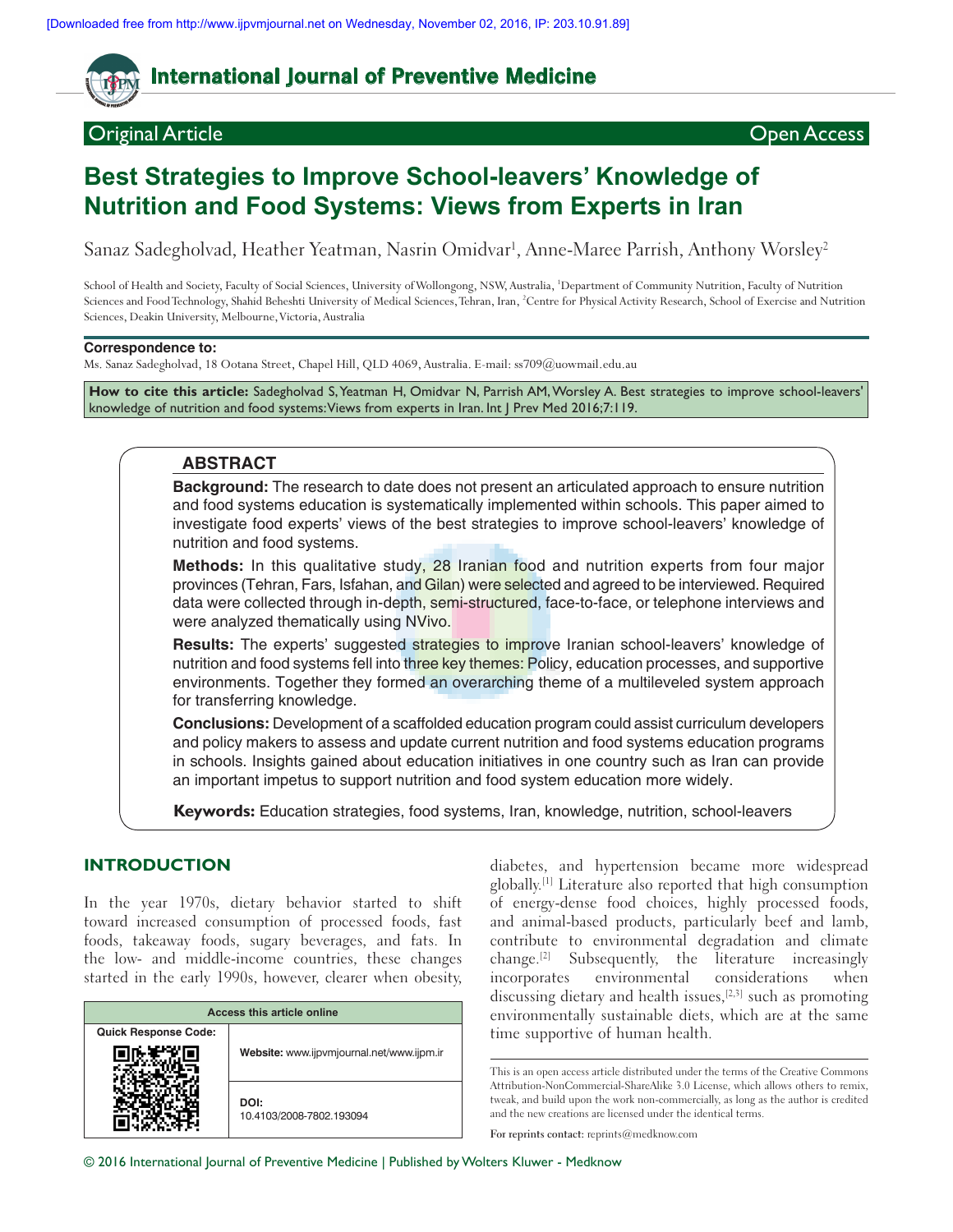The importance of nutrition and food knowledge and the need for relevant education have been widely reported and include dietary recommendations to adopt healthy dietary behavior,[4] knowledge of food safety to prevent foodborne illnesses,[5] cooking skills to promote healthy eating,<sup>[6]</sup> and the need for knowledge related to reading and understanding food labels to allow more informed food choices.[7] However, the research to date does not present an articulated approach to ensure nutrition, and food system education is systematically implemented within schools.

Studies have reported the important role of schools in disseminating nutrition information or food-related skills to a large proportion of the community.<sup>[8,9]</sup> It is reported that "Nutrition education in schools offers a unique opportunity to integrate the teaching of nutrition and the application of that knowledge to achieve a behavior change."[10] (p. 47) However, other studies have identified an underutilization of the potential to transfer important food and nutrition information in the school system.[8,11,12]

Exploration of the best methods to be used by schools to transfer important nutrition‑related issues has been reported.[13,14] The World Health Organization (WHO), as a part of "Information Series on School Health,"[13] reported that "the selection of an educational method should be based on the extent to which that method is appropriate to influence the factors, such as knowledge, attitudes, and skills associated with nutrition-related behaviors and conditions that contribute to health and to the prevention of malnutrition" $[13]$  (p. 19). This WHO document provides a range of examples of various educational techniques to improve knowledge, increase skills, develop positive attitudes and values, and minimize wrong beliefs. Other school-based nutrition education literature also reports on the need to consider a wide range of teaching strategies.<sup>[14]</sup>

Complementing these broad approaches are papers that focus on single strategies to improve students' knowledge of nutrition‑related issues at schools. For example, some researchers have suggested integrating nutrition information with other cases such as science during schooling,<sup>[12,15]</sup> and others have recommended increasing nutrition messages within primary school textbooks.<sup>[11]</sup> However, there is a lack of research addressing the broader structural barriers to the implementation of nutrition and food system education in schools. For example, do government education policies mandate or even articulate requirements for implementation of nutrition and food system education and how equipped are teachers to implement such education. Due to the universal gap in the scholarly literature on effective education frameworks and strategies to develop nutrition and food systems knowledge, this research explored experts' views on strategies to effect improvements in

education frameworks to develop nutrition and food systems knowledge. The targeted community in this investigation is Iranian school-leavers. However, to explore the generalizability of this guide, findings are compared with two international nutrition education guides and one holistic knowledge theory in relation to and learning. Included nutrition education guides are the WHO Information Series on School Health<sup>[13]</sup> and "a logic model framework for community nutrition."[16] Employed knowledge framework<sup>[17]</sup> addresses the multifaceted nature of knowledge and defines different features of knowledge in the learning domain. This knowledge framework assists in the assessment of the extent to which the findings are inclusive and multidimensional.

# **METHODS**

### **Participants**

This study aimed to recruit 26 Iranian experts from various food-related fields, including four nutritionists, four dietitians, four public health nutritionists, four food scientists, two environmental scientists, two agriculture scientists, two veterinary physicians, and four high school teachers (health and home economics teachers), from major provinces in Iran were invited to participate in the study. Purposive sampling and snowballing methods were employed to recruit a group of acknowledged academics from top-ranked universities, experts with major roles in professional governmental and nongovernmental organizations and experienced experts from private institutes.

Participants were invited in person or by telephone. Appointments were made for each interview, and the participants were issued with the participant information sheet, interview questions, and consent form (all in Farsi) before the interview. Written and/or recorded verbal consents were obtained prior to the interview.

### **Data collection**

Face-to-face or telephone semi-structured interviews with food-related experts were conducted in Iran between September and December 2012. Open-ended interview questions were used to explore experts' attitudes regarding the best strategies to improve Iranian school-leavers' knowledge of nutrition and food systems and to investigate their views on current knowledge of Iranian school‑leavers of nutrition and food systems. Interview questions were developed by the study authors. The first author, for whom Farsi is her first language, conducted all interviews in Farsi and recorded them using two digital devices to ensure a backup recording in the case of equipment failure.<sup>[18]</sup> Interviews were transcribed in Farsi and then translated into English by the first author. Interview questions used in this study are shown in Table 1.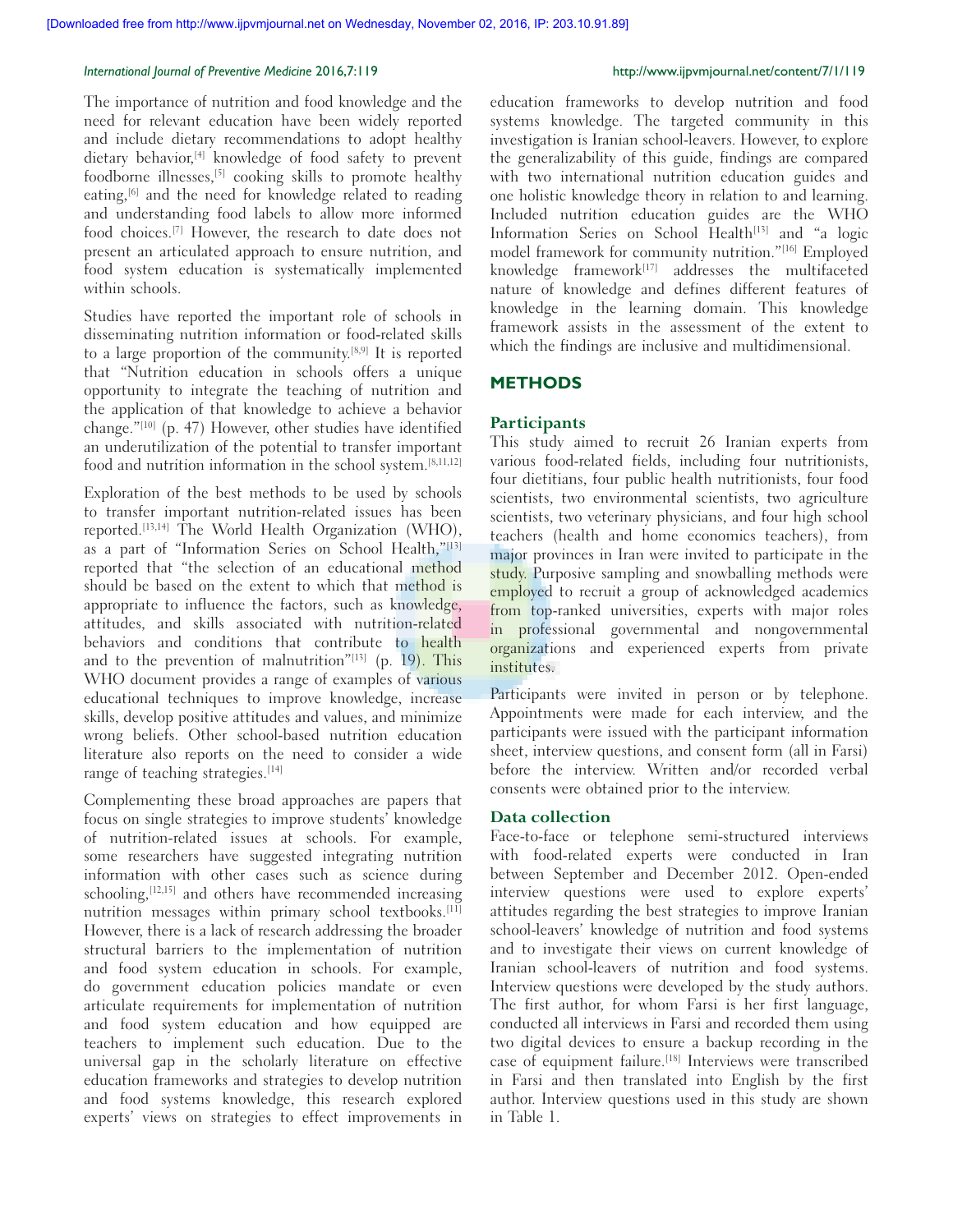### **Table 1: Open‑ended questions used in interviews with Iranian food experts, translated from Farsi**

What are the best strategies to increase the knowledge of school-leavers in relation to nutrition and food systems? What do you think could be done differently to increase their knowledge?

### **Data analysis**

To analyze the qualitative data, the thematic networks' approach<sup>[19]</sup> was applied. First, each interview transcript was read, reviewed, and initial codes were noted. Then, the whole dataset was coded and reviewed to frame the basic themes ("lowest‑order") from the text. Basic themes were then grouped into organizing themes or "middle‑order" themes. Finally, organizing themes were grouped into a global theme to summarize the study outcomes in a meaningful way. This technique reflected thematic networks, a tool developed for qualitative analysis.[19]

# **RESULTS**

### **Sample characteristics**

To achieve data saturation, the final number of 28 food-related experts were interviewed, including five nutritionists, five dietitians, five public health nutritionists, four food scientists, two environmental scientists, two veterinary physicians, two environmental scientists, one agriculture scientist, and four high school teachers (one health teacher, one home economics' teacher, one agriculture science teacher, and one food science teacher), from major provinces of Tehran, Fars, Isfahan, and Gilan.

Study participants were all experienced in food-related education programs and/or food-related policy making and/or very active in food-related research fields.

# **Thematic network reflecting strategies to improve Iranian school‑leavers' knowledge of nutrition and food systems**

The majority of participants when commencing their responses to the interview questions referred to the major problems within current educational programs in schools. They followed these points with their opinions on the best strategies to transfer the required knowledge to students. Identified problems in food and nutrition education programs at schools mainly related to the high volume of unnecessary theoretical information about nutrition science, the lack of practical and skill-based programs, the limited space in school textbooks for food and nutrition topics, the fact that food and nutrition education is only provided within particular majors at high school (e.g., for science stream) and not for all majors (e.g., not for mathematic stream), and the lack

of trained teachers who are qualified to teach food and nutrition topics at schools.

The experts' discussions on the best strategies to improve school-leavers' knowledge of nutrition and food systems generated a large number of basic themes. The basic themes incorporate a number of key phrases and terms from the transcripts of different participants all referring to the same issue and are termed key basic themes in this paper (e.g., in relation to the key basic theme of "training school teachers" there were several primary themes such as "teachers require food-related training programs," "we should transfer nutrition and food systems information to our teachers," and "teachers might not have adequate knowledge in these areas"). Key basic themes were grouped under three major organizing themes: Policy, process of education, and supportive environment. These organizing themes shaped the need for a multileveled systems approach, presented as the global theme in this paper. Figure 1 has summarized these findings.

### **Global theme: Multileveled systems approach**

Experts raised a large number of issues as essential components of nutrition and food systems education program in schools. Their suggestions were collectively compiled into a multileveled framework consisting of three sections or three organizing themes, including policy, process of education, and supportive environment.

### **Organizing theme 1: Policy**

Participants reported the need for some inter- and intra-disciplinary improvements in current policies directed to nutrition and food systems education programs in schools, from primary school to high school. Participants referred to the national government as the key creator and director of these policies and highlighted the need for macro‑level negotiation with key policy makers who might be influential regarding the implementation of the required actions. Policies that were identified as necessary are shown as key basic themes.

# *Creating an "interdisciplinary team"*

A critical step to improve school-leavers' knowledge of nutrition and food systems was identified to improve the collaboration between the Ministry of Education, Ministry of Health, food-related experts in various fields, and other food-related governmental and nongovernmental organizations. Experts reported the need for an "interdisciplinary team" of acknowledged experts, educators, and policy makers across various nutrition and food systems domains who might be influential in improving school-leavers' knowledge of important nutrition and food systems issues. This was important both in terms of the different disciplines knowing about the perspectives of the other areas and also to achieve an agreed, shared outcome.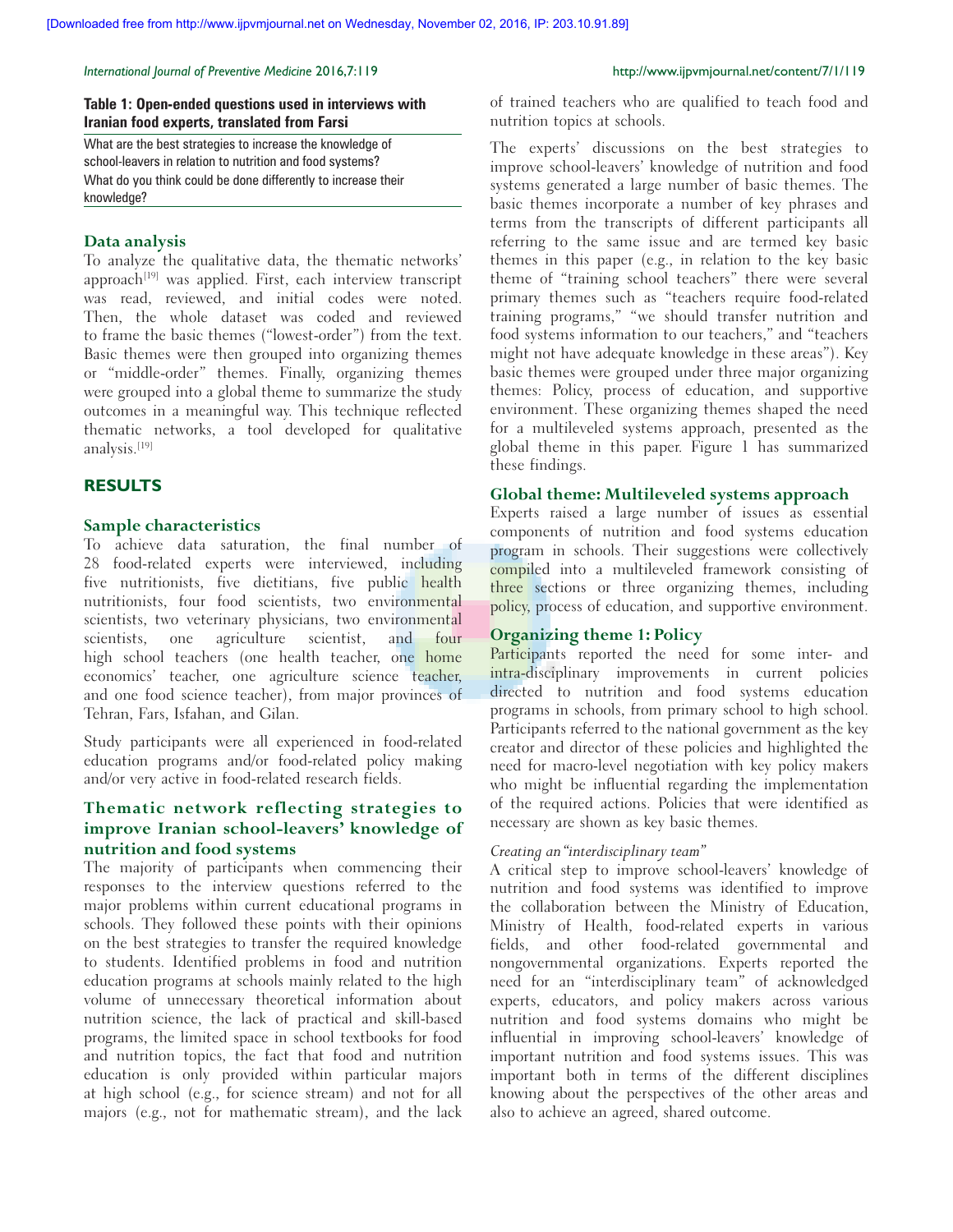

**Figure 1:Thematic network reflecting strategies to improve Iranian school‑leavers' knowledge of nutrition and food systems**

"We need to make an interdisciplinary team…, we cannot handle the whole thing. …Then we need to create a common language" (15‑Gh).

"Universities and Ministry of Health are not integrated enough with education department (Ministry of Education)… This collaboration is necessary to improve food and nutrition information within school books"  $(20-V)$ .

# *National curricula that identify and allocate important nutrition and food systems topics*

Some participants talked about a stepped approach to developing national curricula. Experienced experts from different food-related disciplines first need to identify the important nutrition and food systems topics.

Then, because of the "fundamental role of schools in improving the knowledge of people within different societies" (20-V) (3-GH), the Ministry of Education should allocate enough "time" and "space" for these topics within schools' national curricula. Some experts expressed the view that this education needs to be started from the primary school and then continued until graduation from high school. In addition, highlighted was the need for information to be updated regularly by acknowledged experts within related nutrition and food systems disciplines. This issue was reported in conjunction with the need for regular assessments of students' nutrition and food systems knowledge to determine their common strengths and weakness for further decision-makings.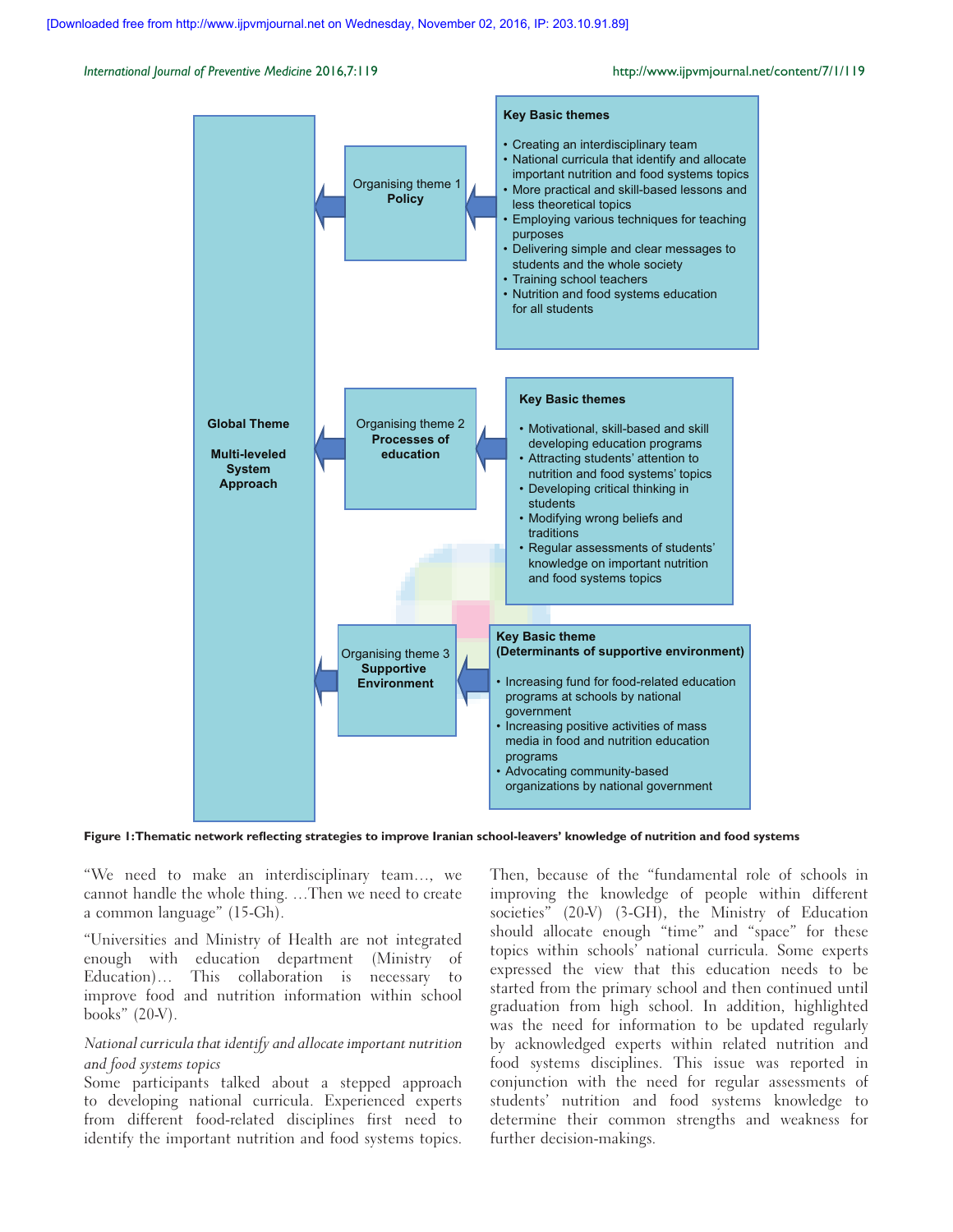"It is needed that a group of experts determines what is needed for students from primary school till they get graduated from high school to know about nutrition and more broadly about food. Then, these topics should be fitted within schools' education curricula" (25‑S).

*More practical and skill‑based lessons and less theoretical topics* The majority of participants highlighted the need for a significant decrease in "theoretical" and unnecessary information within school's educational programs, which were identified as very scientific nutrition information such as "structure of protein and carbohydrate". Participants raised the need for increased focus on topics which were "practical" and allied with people's "everyday life," for example, "food groups," "appropriate alternatives within each food group," and foods associated with people's health conditions. In addition, the need for offering more skill-based educational programs such as cooking and gardening courses during schooling was reported.

"In our schoolbooks, the major focus is on theoretical issues,…they are not used in people's routine life… students just memorize them to get some marks at their exams, just that" (1‑A).

"Students don't learn enough skills at schools" (11‑SH).

*Integrating nutrition and food systems topics with other subjects* A few participants expressed a preference for a separate food-related subject to be taught in schools. However, most of the experts had the view that a separate subject was unlikely to receive approval from the Ministry of Education. These experts suggested that integrating nutrition and food systems topics within current relevant subjects may be more effective.

"The main focus should be on importing these issues into relevant subjects in a very clear and systematic way"  $(18-A)$ .

# *Employing various techniques for teaching purposes*

Almost all study participants referred to limited space within school textbooks to cover all important nutrition and food systems knowledge issues. To deal with the lack of space in textbooks, some experts recommended that in conjunction with textbooks, other techniques and tools were required, such as videos, clips, pictures, posters, and visiting tours. These educational instruments could be prepared and distributed by the Ministry of Education so as to provide consistent messages and information to a wide range of schools, while others could be developed by schools to reflect their students' unique needs.

"Kids are really interested in educational clips.… [and] they really like visiting tours of: Various food factories, different stages related to food production, food processing, also growing and harvesting different crops" (23‑R and Sh).

"Documentaries related to food in conjunction with environmental issues are a good idea" (17‑D).

*Deliver simple and clear messages to students and the whole society* The majority of experts reported that regardless of the sources of nutrition and food systems information provided (e.g., books, media, websites, and clips), all messages should be "simple," "clear," and "easy to understand." This issue was not limited to students. School teachers and other population groups were also considered to need simple and clear nutrition and food systems information that was useful for everyday life.

"We need to simplify the components of our education programs, particularly those that are related to people's routine life, such as nutrition and food systems issues" (8‑M).

# *Training school teachers*

Participants reported that school teachers are not equipped and updated with nutrition and food systems knowledge issues. Consequently, experts highlighted the need for pre‑ and in‑service education programs for school teachers on important nutrition and food systems topics to enable them to offer accurate and updated information to students.

"Our teachers are not really trained in nutrition and food systems. How can they transfer the required information to their students… We need to arrange training workshops for teachers" (24-Gh).

# *Nutrition and food systems education for all students*

Most of the participants reported that at present, students within mathematic, social sciences, and some other majors of study do not receive food and nutrition education at schools. They highlighted that nutrition and food systems education should be provided for all students regardless of their education majors.

In summary, participants reported the need for implementing several policies covering collaboration between related organizations, revision of schools education curricula, methods for transferring information, agreed simple concepts, and education for all students and food‑related educators at schools.

# **Organizing theme 2: Process of education**

Participants reported the need for running or expanding some interventions and activities at schools which were mainly related to the process of education.

*Motivational, skill‑based, and skill developing education programs* A large number of reported interventions for nutrition and food systems education programs at schools were suggested, with foci on the education being skill-based, skill developing, motivational, and recreational. These suggested interventions were gardening sessions, cooking classes, healthy food exhibitions, tours of farms and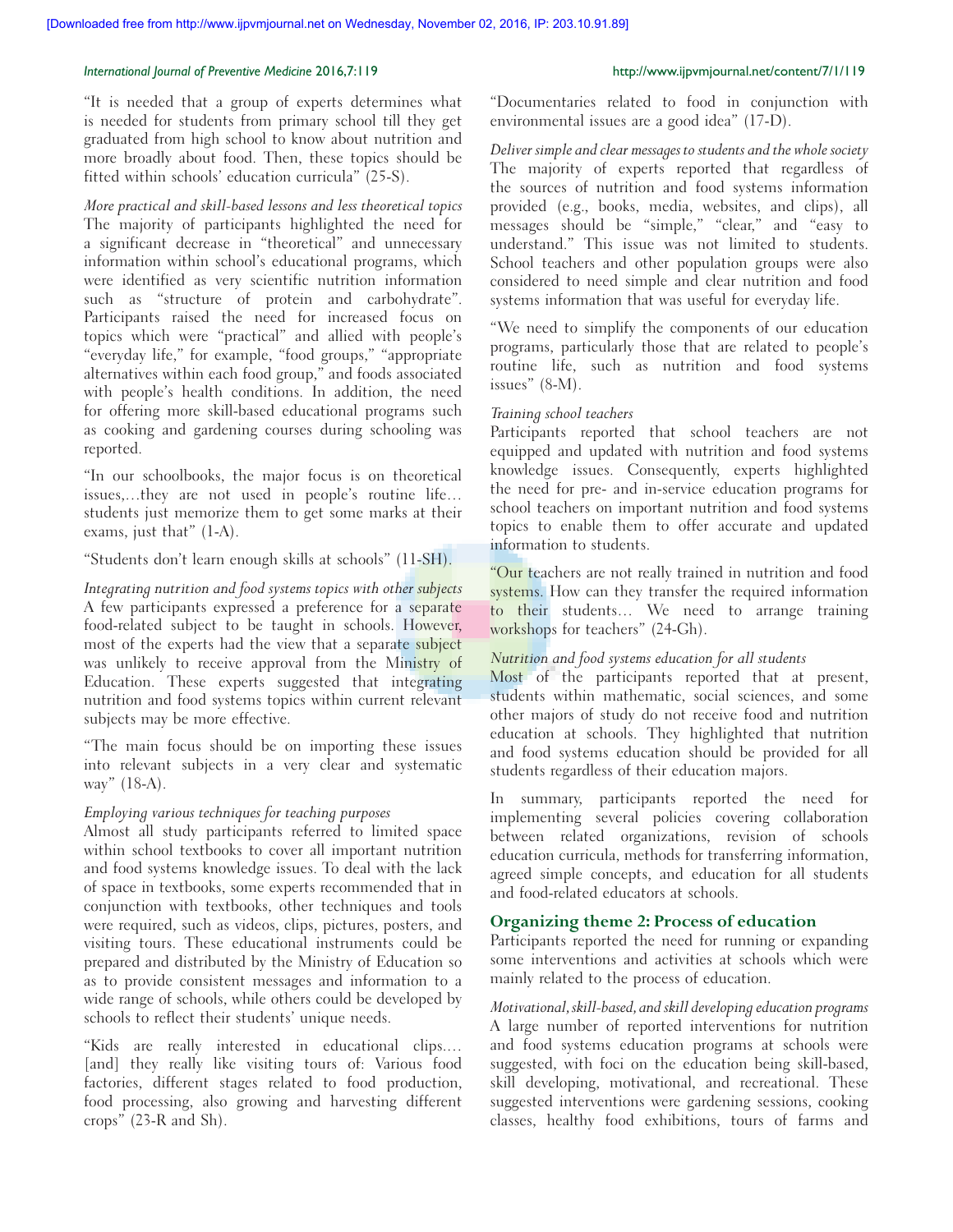factories, various food-related workshops for students and teachers, setting presentations for students and allocating rewards for best presentations (e.g., extra marks for final grade), small food projects for students, and regular speeches on nutrition and food systems issues by food-related experts for teachers, students, and their parents.

"Students can grow some vegetables in pots or boxes at school. Or if they have garden or yards at school, they can grow various crops" (8‑M).

"Some tours to see different stages of food production. … to a farm to see how wheat grows, then to a factory to see how the flour is produced, after that to a pasta factory. This can be done for dairy products, meat, etc." (4-H).

*Attracting students' attention to nutrition and food systems topics* The other reported intervention was "attracting students' attention" to the important nutrition and food systems topics. The expert participants made a number of suggestions for attracting students' attention to nutrition and food systems topics that could be grouped in two main ways. One set of techniques for engaging students had a focus on teaching students their favorites topics and using these topics to fit in other relevant important issues (e.g., nutrition in conjunction with "fitness," "sport," "weight loss," "weight management," "beauty," and "intelligence"). The second set of techniques suggested using attractive methods of education, such as visual techniques, for example, CDs, clips, and tours.

"We should not only use books. There are more attractive methods like clips, animations, movies, or plays (e.g., videos about osteoporosis)" (20‑V).

"Young boys are looking for foods that make them stronger and more muscular… girls are interested in food and beauty and weight management issues" (14‑M).

### *Developing critical thinking in students*

The other reported education intervention was developing critical thinking among students to assist them to broaden their views of various food-related issues. Participants raised the need for improving research skills in students and allocating more research-based assignments for students using "question and answer" techniques in education programs, moving beyond food and health topics, for example, discussing food and nutrition issues in relation to environmental issues, and further use of visual techniques for food education programs such as pictures and video clips.

"To retain students' attention to the lesson and to develop critical thinking among them, teachers can start the lessons with some questions. For example, I ask my student what should we eat? While I am modifying their answers, I discuss food groups with them. Then, I ask them how should those our meals? How should we

prepare our meal? And I will discuss diversity and balance in diet and after that method of cooking… it will make them think more actively" (5‑J).

### *Modifying beliefs and traditions*

Some participants raised concerns relating to the presence of misleading or incorrect information within society that have either been passed on through food-related traditions or through contemporary structures within society (e.g., "through gyms"). Several experts expressed that although traditions and culture can have important and constructive roles in some food-related practices (e.g., preparing and cooking foods at home, consumption of herbs and vegetables), there also are some traditions that are less aligned to evidence-based nutrition, such as "over consumption of white rice," "frying vegetables for a long period of time," and "preparing oily foods." Such practices could be modified through informing students or through education from earlier stages of life. In addition, experts reported that food educators need to be informed about reliable sources of food and nutrition information, such as appropriate websites and magazines so that they may inform students and regularly warn students about inappropriate sources of nutrition information.

"Some people may think that beliefs and traditions are always correct. They think these traditions are correct because they have been generated from 100 years ago, and their parents have used them as well. However, they might not be correct. Kids should know this issue and need to be able to distinguish between… traditions" (5‑J).

"Some assume that to be fit they need to eliminate carbohydrates from their diet and should mainly consume proteins… Unfortunately, some gyms give these recommendations" (5‑J).

In summary, experts identified interventions for nutrition and food systems education at the school level, which could ultimately improve students' knowledge before school-leaving age.

### **Organizing theme 3: Supportive environment**

The need for a supportive environment to improve school-leavers' knowledge of nutrition and food systems was identified. Three determinants of a supportive environment were discussed.

The first determinant was sufficient funding for food‑related education programs at schools. It was considered to be the responsibility of the national government to provide such funding, which should be directed to skill-based education programs and workshops for students and teachers in nutrition and food systems domains.

"Owing to lack of funds, we don't have enough skill‑based courses at schools and all we have is theoretical training.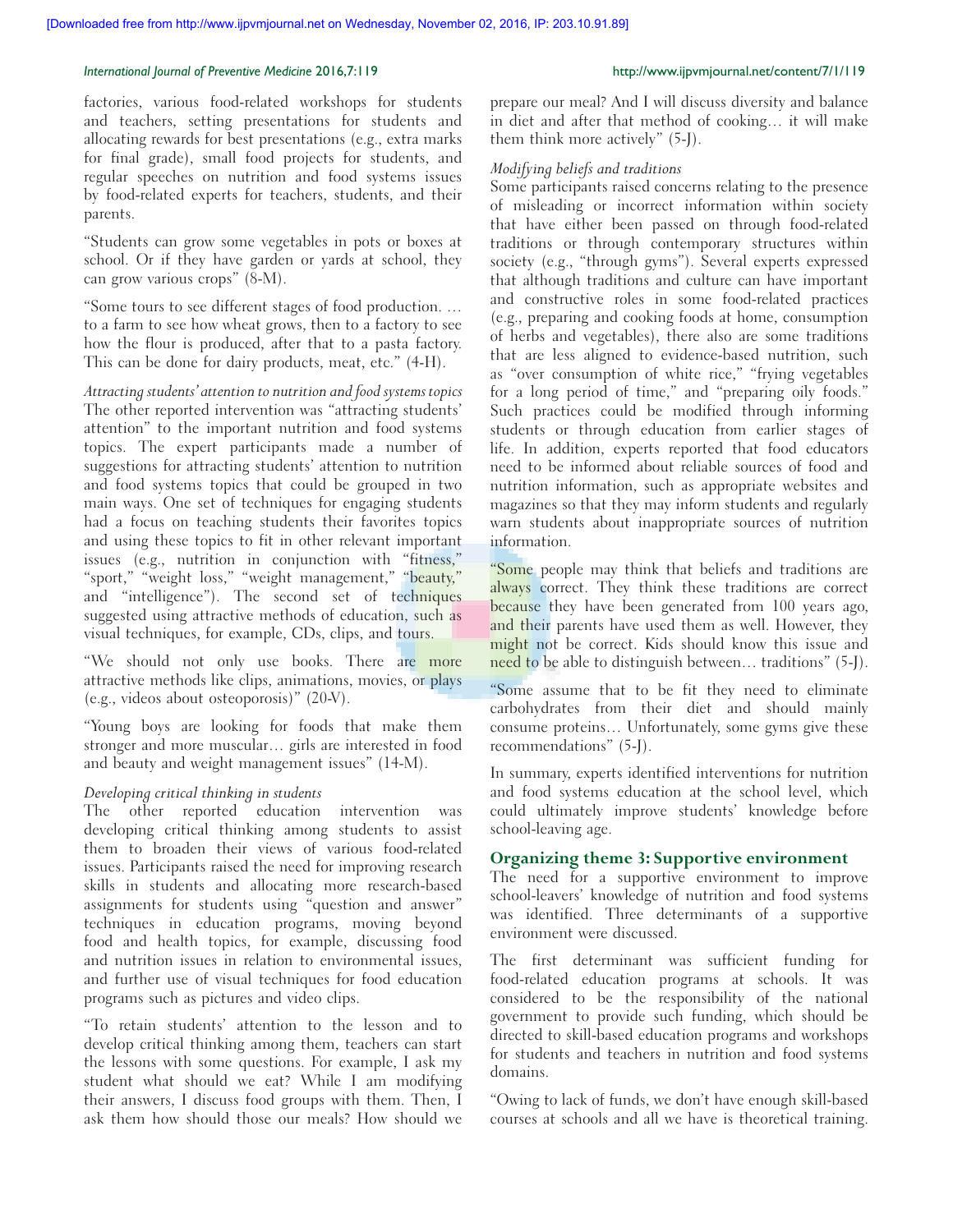For example, kids do not have any knowledge about gardening" (23‑R and Sh).

The second determinant of a supportive environment was the creation of positive activities around food and nutrition education programs in the mass media. Several experts stated that the mass media needs to provide continuous, diverse, and recreational educational programs in nutrition and food systems fields. The experts' foci were mostly related to increasing advertisements of healthy foods and healthy eating behaviors, documentaries related to the production of foods from farm to fork, and competitions for students at radio and television to test their nutrition and food systems knowledge.

"We need to create a campaign to improve people's knowledge. Radio and television could have a fundamental role in this campaign… We haven't done planned and coherent campaigns through mass media up to now"  $(11-SH)$ .

The third determinant for a supportive environment was support from the national government to engage community‑based organizations which are active in food and nutrition education programs.

"Government needs to support institutes that are active in developing reliable journals, website, and weblogs… It is great to be in touch with students …they show lots of interest… Government supports could positively affect these institutions" (11‑SH).

In summary, the experts reported the need for further financial support of government for nutrition and food systems education programs; further incorporation of mass media in nutrition and food systems education programs; and governments' support of institutes which are active in community's food and nutrition education. These interventions together underscore the need to create a wider supportive environment for nutrition and food systems education programs mainly by the national government in Iran.

# **DISCUSSION**

This investigation developed a guide of best strategies to improve school-leavers' knowledge of nutrition and food systems. The study findings were compared to three international guides including the WHO Information Series on School Health, document four, <a>[13]</a> a logic model for community education program, <a>[16]</a> and a holistic approach on knowledge in conjunction with learning.<sup>[17]</sup> The experts' suggestions to improve school-leavers' knowledge of nutrition and food systems were grouped into policy, process of education, and supportive environment. These components collectively provide a basic framework to support nutrition and food

systems education during schooling. Previous literature has reported separately on some of the components of such an education framework. To our knowledge, this is the first time a multilevel framework for strategies to improve school-leavers' knowledge of nutrition and food systems has been developed.

The component "Policy" incorporates policies that were identified as required to improve nutrition and food systems education programs at schools related to creating a multidisciplinary team of key policy makers, acknowledged experts and educators across different nutrition and food systems domains, improvements in nutrition and food systems components of national education curricula and methods of delivering information, and other educational interventions for both students and teachers at the level of national. Earlier "policy-focused" studies have reported on food and nutrition policies at the level of schools, particularly those aimed at interventions to improve healthy eating behaviors among children.<sup>[20-22]</sup> However, this investigation has highlighted policies that could improve the quality of education initiatives. Some of these policies components have been reported in the international literature, including the importance of skill‑based education programs at schools such as  $\frac{1}{\text{gardening}^{[23]}}$  and cooking,<sup>[24]</sup> integrating nutrition topics with other subjects at schools,<sup>[12]</sup> employing various techniques for teaching purposes,<sup>[13,14]</sup> and education of school teachers.<sup>[13]</sup> However, not all policies reported by participants in this study have been discussed previously.

"Process of education" in nutrition and food systems, the second organizing theme identified in this study reflected interventions that facilitate and improve the process of knowledge transference to students during schooling. A novel issue identified was the importance of attracting students' attention to nutrition and food systems topics. There are some studies related to nutrition education at school which have previously highlighted the need for considering students' interests in nutrition education programs.[8,14] The other education concept identified by participants was related to the development of students' critical thinking about nutrition and food systems issues. This is consistent with a study related to the management of science learning, which referred to critical thinking as a key element in children's educational development at every stage of school.[25]

The third organizing theme presented in this study related to supportive environments. There were three major determinants deemed important facilitators of the environment to improve nutrition and food systems education programs that reflect the system-wide perspectives of the participants. The three determinants were financial support by governments for nutrition and food systems education programs, mass media activities, and government support for food and nutrition education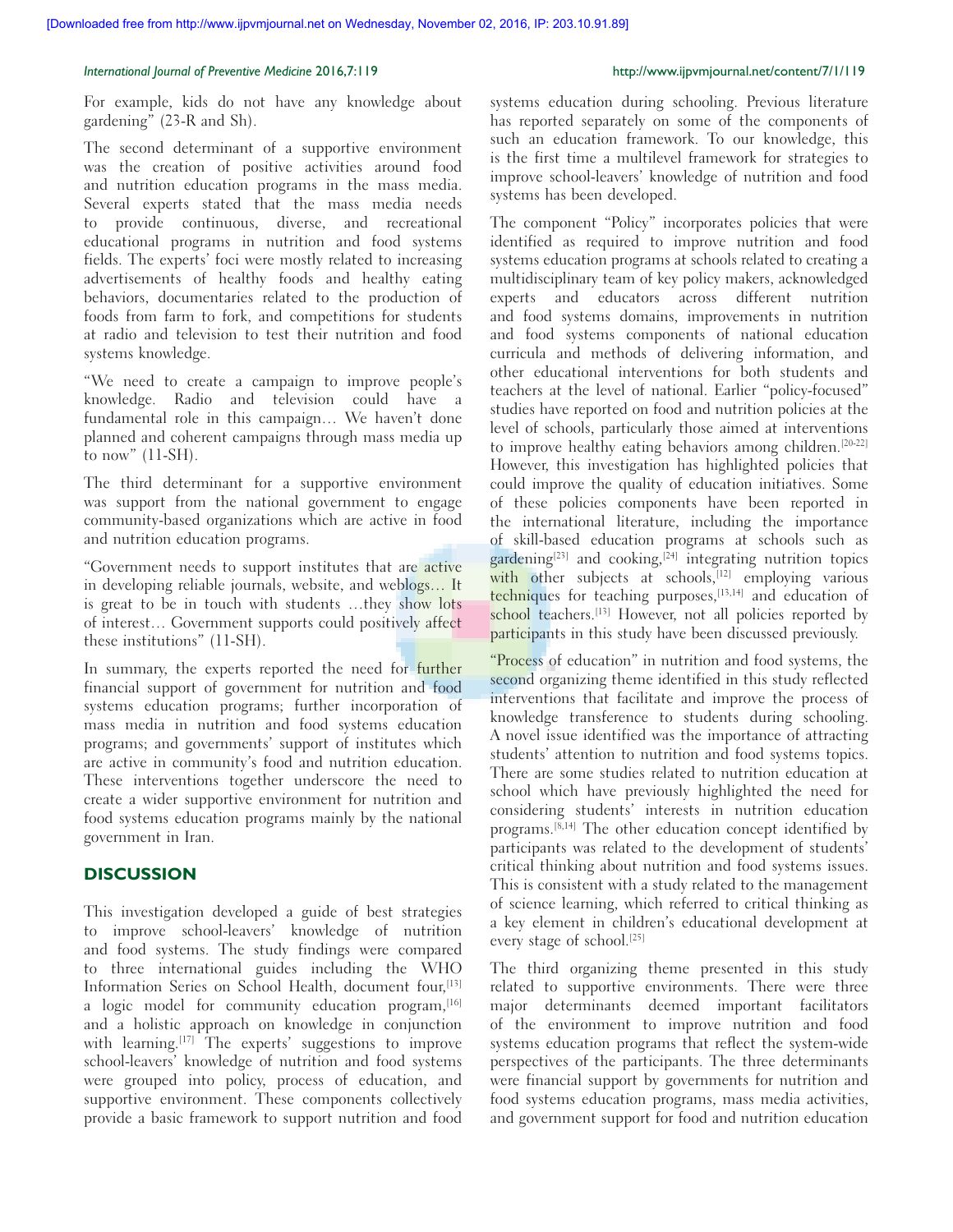institutions. Supportive environments for food and nutrition education programs at schools have been viewed differently in the literature. For example, a supportive environment largely reflects school level policies which lead to healthy dietary behaviors,<sup>[26,27]</sup> such as accessibility, availability, and affordability of healthy foods at school environment.<sup>[26]</sup> The higher level supportive environment as described in this study may reflect the interests and experiences of the expert participants, who were in nationally recognized positions, or the particular needs and circumstances of nutrition and food systems education programs in the study country, Iran.

The key role of national government departments identified in this study also may reflect the "centralized type" education system of Iran and the role of central government in education-related decision-makings.<sup>[28]</sup> Similar studies in other countries should incorporate exploration of the role/s of government agencies in the establishment of or support for changes in education programs needed to facilitate incorporation of nutrition and food system topics.

Overall, there is a lack of such guides, presented in this study, in both developing and developed nations. This paper had a focus on Iran. However, the basic framework for nutrition and food system education arising from this study's findings might be helpful more widely and may inform international guides designed for education and learning purposes.

The present findings are consistent with the WHO document on school health, (document four), $^{[13]}$ particularly with regard to some of the interventions identified under "policy" and "process of education." Similarities were related to the importance of providing "practical" information for students rather than "scientific" details, training school teachers, and incorporating various methods for an effective education program. However, a major difference between the present study and the WHO report is that the WHO report focuses on health-related aspects of nutrition education at schools, while this study provides a broader view incorporating food‑related education programs.

Similarly, the basic framework developed through this study has several similarities with the logic model framework for community nutrition by Medeiros et al.<sup>[16]</sup> The logic model consists of the three major components inputs or resources (funding, human resources, equipment, and curricula), outputs (educational programs and participants reached) and outcomes. In the basic framework developed in this study, various issues reported under the organizing themes of "supportive environment," "process of education," and "policy" align with "input" and "output" sections of the logic model. The qualitative nature of this study did not permit quantification of specific outcomes. However,

the participants did identify desired knowledge in the nutrition and food systems domains. Achievement of this desired knowledge could be tracked in future studies to determine their importance in impacting behavioral and health outcomes.

The study findings also were reviewed using the holistic approach of Yang's epistemology of knowledge.[17] Based on this approach, three facets of knowledge are considered such as explicit or scientific aspects of knowledge, implicit or knowledge in practice, and emancipatory or value-based features of knowledge. In this study, the participants identified the need for less theoretical food-related topics, an increase in practical and skill‑based lessons, and the importance of motivational, skill‑based, and skill developing education programs. These suggestions align with the need for further focus on implicit knowledge and decrease in explicit information. Examples of value-based themes (emancipatory knowledge) were incorporated in all three components of the basic framework, including nutrition and food systems education for all students, developing critical thinking in students, reflecting on beliefs and traditions, and support for community-based organizations that are active in food and nutrition education programs. In brief, the findings indicate the need for improvement and balance of the three facets of knowledge across nutrition and food system curricula.

### **CONCLUSIONS**

This study developed a guide for strategies to improve Iranian school-leavers' knowledge of nutrition and food systems, comprising three key elements of policy, processes of education, and supportive environment to be incorporated into current education programs. Findings of this study might inform international guides designed for education and learning purposes.

# **Acknowledgements**

The investigators of this research thank the experts who participated in this study.

### **Financial support and sponsorship**

This research was primarily supported by the first investigator of this study and partially supported through Higher Degree Research grant from University of Wollongong.

# **Conflicts of interest**

There are no conflicts of interest.

**Received:** 21 Jun 16 **Accepted:** 07 Sep 16 **Published:** 26 Oct 16

### **REFERENCES**

- 1. Popkin BM, Adair LS, Ng SW. Global nutrition transition and the pandemic of obesity in developing countries. Nutr Rev 2012;70:3-21.
- 2. Friel S, Barosh LJ, Lawrence M. Towards healthy and sustainable food